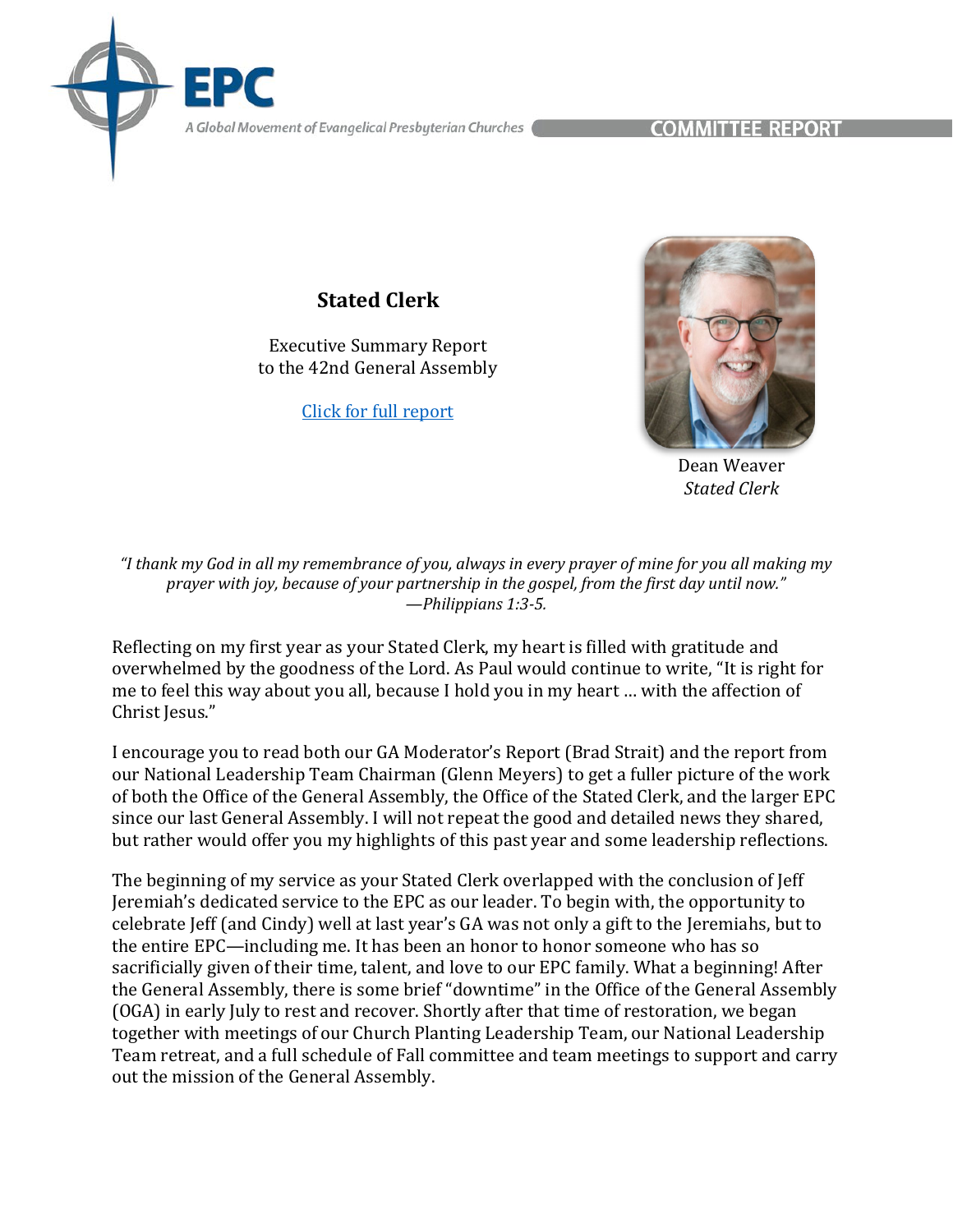It has been a joy and a privilege to serve alongside these teams of dedicated and talented leaders from across our denomination.

Their faith, strategic gifting, and humility has been an inspiring combination that together has created a culture of trust and leadership that is biblically grounded and courageous. Working specifically with our NLT, we oversaw the work of the GA throughout the year, living into and carrying out the vision and mission of our church. What a joy, honor, and privilege.

The other group of leaders with whom I work most closely is the staff in the OGA. Facilitating greater synergy between our staff and NLT has yielded greater communication, collaboration, and gospel fruitfulness over the last year. Our staff is dedicated, hardworking, and faithful to the mission the Lord has given to the EPC. It might surprise you to know that with all the changes during this year of transition at the OGA with departures, arrivals, and numerous re-alignments, the OGA staff remains lean and missional. In fact, we have virtually the same number of staff that we had eighteen years ago when we were merely one-third of our current number of congregations. You can be reassured that we have been very good stewards of the resources entrusted to us.

Perhaps the greatest highlight of this past year was the two Pastor and Spouse Retreats sponsored by the EPC's Medical Benevolence Fund. The EPC provided a completely free retreat with deep spiritual content, great fellowship, dynamic worship, and tons of "free time" in two beautiful settings. One seasoned pastor stated that in all his years of ministry it was the best retreat he has ever experienced. To watch hurting pastors and spouses heal right before my eyes was renewing to my soul, and in my opinion, the best money the EPC could have invested this year!

Another encouragement (even a surprise) to me in my first year as Stated Clerk was our response to multiple disasters, both domestic and international. From Hurricane Ida in Louisiana to the wildfires in California and Colorado to the tornados in Tennessee and Kentucky to the humanitarian crisis in Ukraine, our EPC congregations stepped up and excelled in the "grace of giving." In Louisiana, TEs Bill Crawford (Pastor of yoked congregations First Presbyterian Church of Thibodaux and First Presbyterian Church of Houma) and Whitney Alexander at First Presbyterian Church in Baton Rouge) gave me a deep dive education in the relief, recovery, and rebuilding work of disaster relief. Watch for the video of Margret's home being rebuilt (a widow and Clerk of Session at Thibodaux) when you are at GA. Amazing! The relief work for the Ukrainian people continues and will continue, but know that because you gave, we have donated dozens of bulletproof vests to pastors/chaplains (among other things) who are running into the worst places to help bring relief and the gospel. Your giving has made a difference!

Other items of note for this past year include the departure of my good friend and colleague Jerry Iamurri as our Assistant Stated Clerk; visiting eight of our fourteen Presbyteries to preach, share vision, get to know people, and answer lots of questions. I was privileged to lead the pastors' retreat for the Presbytery of the Pacific Southwest, honor TE Bob Garment upon his retirement from serving as the Stated Clerk of the Presbytery of Florida and the Caribbean after 30 years; preaching at multiple EPC congregations; participating in several pastoral installations; and perhaps most notably, starting the EPC's first podcast, "In All Things." So far, the podcast, in which I interview various EPC leaders and authors, is approaching 3,500 downloads—and growing.